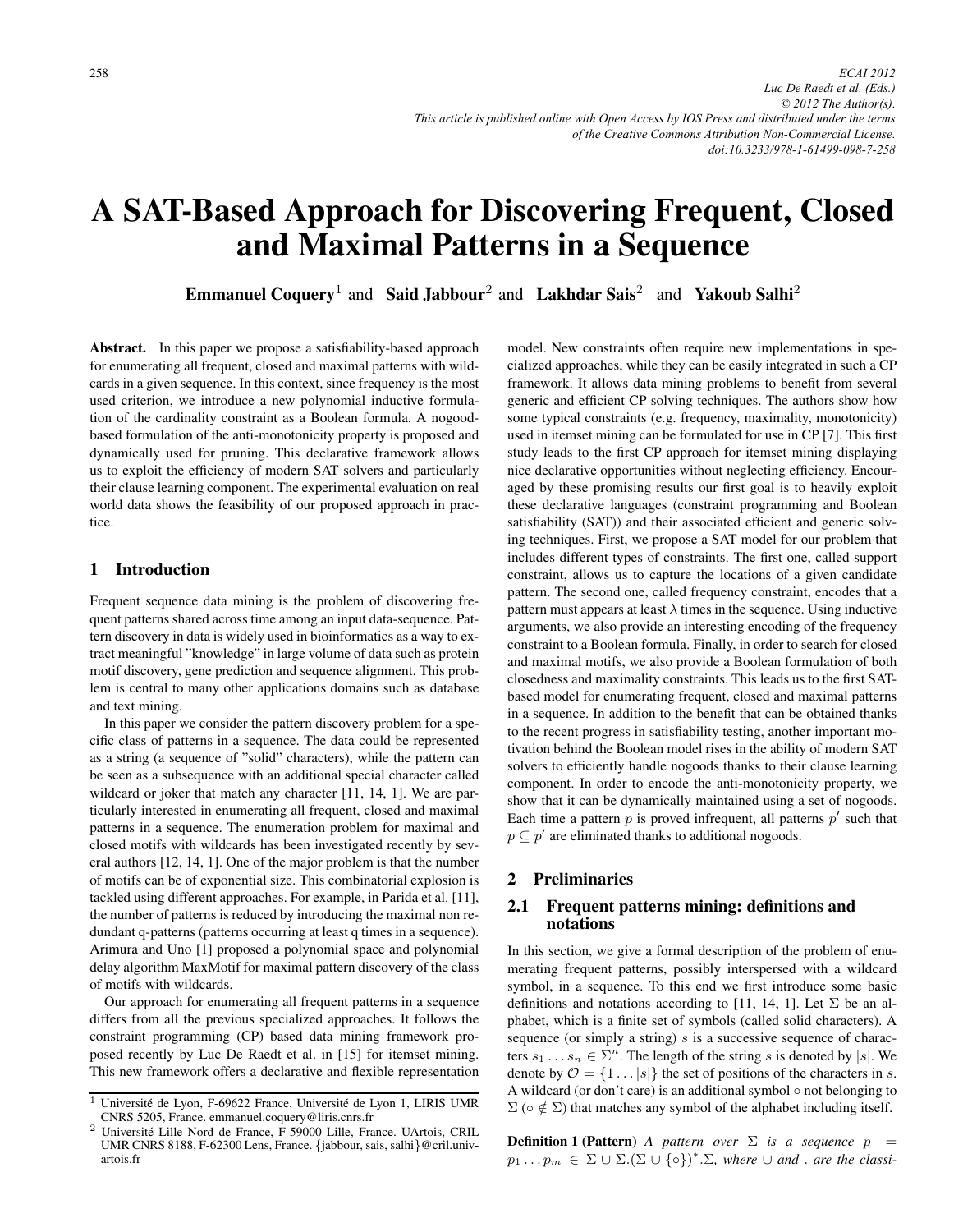*cal regular expression operators of union and concatenation respectively. The first and the last position of a pattern must contain a solid character i.e.*  $p_1 \neq \circ$  *and*  $p_m \neq \circ$ *.* 

**Definition 2 (Inclusion)** *A pattern*  $p = p_1 \ldots p_m$  *appears in a sequence*  $s = s_1 \ldots s_n$  *at the location*  $l \in \mathcal{O}$  *denoted*  $p \subseteq_l s$ *, if*  $\forall i \in \{1 \dots m\}, p_i = s_{l+i-1}$  *or*  $p_i = \circ$ *. We note*  $\mathcal{L}_s(p) = \{l \in \mathcal{L}_s\}$  $\mathcal{O}|p \subseteq_{l} s$  *the support of p in s. We say that*  $p \subseteq s$  *iff*  $\exists l \in \mathcal{O}$  *such that*  $p \subseteq_l s$ *.* 

Definition 3 (Motif/Frequent pattern) *Let* s *be a sequence and* p *a pattern. Given a positive number*  $\lambda \geq 1$ *, called quorum, we say that* p is a motif (or frequent pattern) in s when  $|\mathcal{L}_s(p)| \geq \lambda$ . The set of *all motifs of s for the quorum*  $\lambda$  *is denoted by*  $\mathcal{M}_{s}^{\lambda}$ .

**Example 1** *Let*  $s = aababcabcba$  *be a sequence and*  $p = ab \circ b$  *be a pattern.* As  $p \subseteq 2$  s, and  $p \subseteq 7$  s, we have  $\mathcal{L}_s(p) = \{2, 7\}$ . If we set *the quorum*  $\lambda$  *to the value* 2*, then the pattern*  $p$  *is a motif of s.* 

Definition 4 (EMS) *The problem of Enumerating all Motifs in a Sequence (EMS) can be defined as follows. Given a sequence* s *and a*  $q$ uorum  $\lambda \geq 1$ , enumerates all the elements of  $\mathcal{M}_{s}^{\lambda}$ .

The following property can play an important role in reducing the search space. Indeed, if a pattern is shown to be infrequent, all patterns containing it are also infrequent.

**Proposition 1 (Anti-monotonicity)** Let  $p_1$  and  $p_2$  be two patterns *such that*  $p_1 \subseteq p_2$ *. If*  $|\mathcal{L}_s(p_2)| \geq \lambda$  *then*  $|\mathcal{L}_s(p_1)| \geq \lambda$ *.* 

Definition 5 (Closed Frequent Pattern) *A frequent pattern* p *is closed in a sequence s if for any frequent pattern q such that*  $q \supset p$ , *there is no integer* d *such that*  $\mathcal{L}_s(q) = \mathcal{L}_s(p) + d$ *, where*  $\mathcal{L}_s(p) + d =$  ${l + d|l \in \mathcal{L}_s(p)}$ .

Definition 6 (Maximal Frequent Pattern) *A frequent pattern* p *is maximal in a sequence s if for any frequent pattern q, q*  $\neq$  *p.* 

One can easily see that all frequent patterns can be obtained from the closed frequent patterns and also from the maximal ones by replacing solid characters with wildcards. Since the number of the closed frequent patterns (resp. maximal frequent patterns) are smaller or equal to the number of the frequent patterns, enumerating all closed frequent patterns (resp. maximal frequent patterns) allows us to reduce the size of the output.

## 2.2 Boolean Satisfiability

Let P be a propositional language of formulas  $\mathcal{F}_{\mathcal{P}}$  built in the standard way, using usual logical connectives  $(\vee, \wedge, \neg, \Rightarrow, \Leftrightarrow)$  and a set of propositional variables. Using linear Tseitin encoding, any Boolean formula  $f \in \mathcal{F}_{\mathcal{P}}$  can be translated to  $CNF(f)$ , a formula in conjonctive normal form. A *CNF formula* Φ is a set (interpreted as a conjunction) of *clauses*, where a clause is a set (interpreted as a disjunction) of *literals*. A literal is a positive or negated propositional variable. A *unit* clause is a clause containing only one literal (called *unit literal*). An *empty clause*, noted  $\bot$ , is interpreted as false (unsatisfiable), whereas an *empty CNF formula*, noted  $\top$ , is interpreted as true (satisfiable). We define  $\Phi|x = \{c \mid c \in \Phi, \{x, \neg x\} \cap c =$  $\emptyset$ }  $\cup \{c \setminus \{\neg x\} \mid c \in \Phi, \neg x \in c\}$  as the formula obtained from  $\Phi$ by assigning the value trueto x. Φ<sup>∗</sup> denotes the formula Φ *closed under unit propagation*, defined recursively as follows: (1)  $\Phi^* = \Phi$ if  $\Phi$  does not contain any unit clause, (2)  $\Phi^* = \perp$  if  $\Phi$  contains two

unit clauses  $\{x\}$  and  $\{\neg x\}$ , (3) otherwise,  $\Phi^* = (\Phi|x)^*$  where x is the literal of a unit clause of  $\Phi$ . An *assignment*  $\mathcal I$  of  $\Phi$  is a function which associates a value  $\mathcal{I}(x) \in \{false, true\}$  to some of the variables of  $\Phi$ . *T* is *complete* if it assigns a value to every variable of  $\Phi$ , and *partial* otherwise. A *model* of a formula Φ is an assignment that makes the formula true. *The SAT problem consists in determining if a Boolean formula expressed in CNF admits a model or not.*

Let us informally describe the most important components of modern SAT solvers. They are based on a reincarnation of the historical Davis, Putnam, Logemann and Loveland procedure, commonly called DPLL [6]. It performs a backtrack search; selecting at each level of the search tree, a decision variable which is set to a Boolean value. This assignment is followed by an inference step that deduces and propagates some forced unit literal assignments. This is recorded in the implication graph, a central data-structure, which encodes the decision literals together with there implications. This branching process is repeated until finding a model or a conflict. In the first case, the formula is answered satisfiable, and the model is reported, whereas in the second case, a conflict clause (called learnt clause) is generated by resolution following a bottom-up traversal of the implication graph [9, 19]. The learning or conflict analysis process stops when a conflict clause containing only one literal from the current decision level is generated. Such a conflict clause asserts that the unique literal with the current level (called asserting literal) is implied at a previous level, called assertion level, identified as the maximum level of the other literals of the clause. The solver backtracks to the assertion level and assigns that asserting literal to *true*. When an empty conflict clause is generated, the literal is implied at level 0, and the original formula can be reported unsatisfiable. In addition to this basic scheme, modern SAT solvers use other components such as activity based heuristics and restart policies. An extensive overview can be found in [5].

# 3 A SAT-based Approach for EMS

In this section, we show how the EMS problem (Definition 4) can be encoded as a Boolean formula in CNF. In addition to the encoding of the enumeration of motifs (frequent pattern) in a sequence, we also provide a Boolean encoding of the closed and maximal motifs enumeration problems.

## 3.1 Motivations

Our Boolean model is motivated by several important features of both the EMS problem and SAT solvers. First, all the constraints defining the EMS problem are defined on boolean variables leading naturally to a SAT-based model (Boolean formula in CNF). Our second motivation comes from our desire to benefit from the (1) *impressive progress in Boolean Satisfiability checking* [5]. The scalability of modern SAT solvers can be related to both algorithmic improvements, and to (2) *their ability to exploit the hidden structures of the problem instance*. By structure, we understand the *dependencies between variables*, which can often appear through Boolean functions. One particular example being the well known notion of *strong backdoors* [18] that can be informally defined as subset of variables such that any assignments of these variables leads to a tractable subformula.

Another important motivation behind our Boolean model rises in the ability of modern SAT solvers to (3) *efficiently handle nogoods thanks to their clause learning component*. Indeed, clause learning play a critical role in the success of modern complete SAT solvers. The main idea is that when a current branch leads to a conflict, clause learning aims to derive a clause that succinctly express the causes of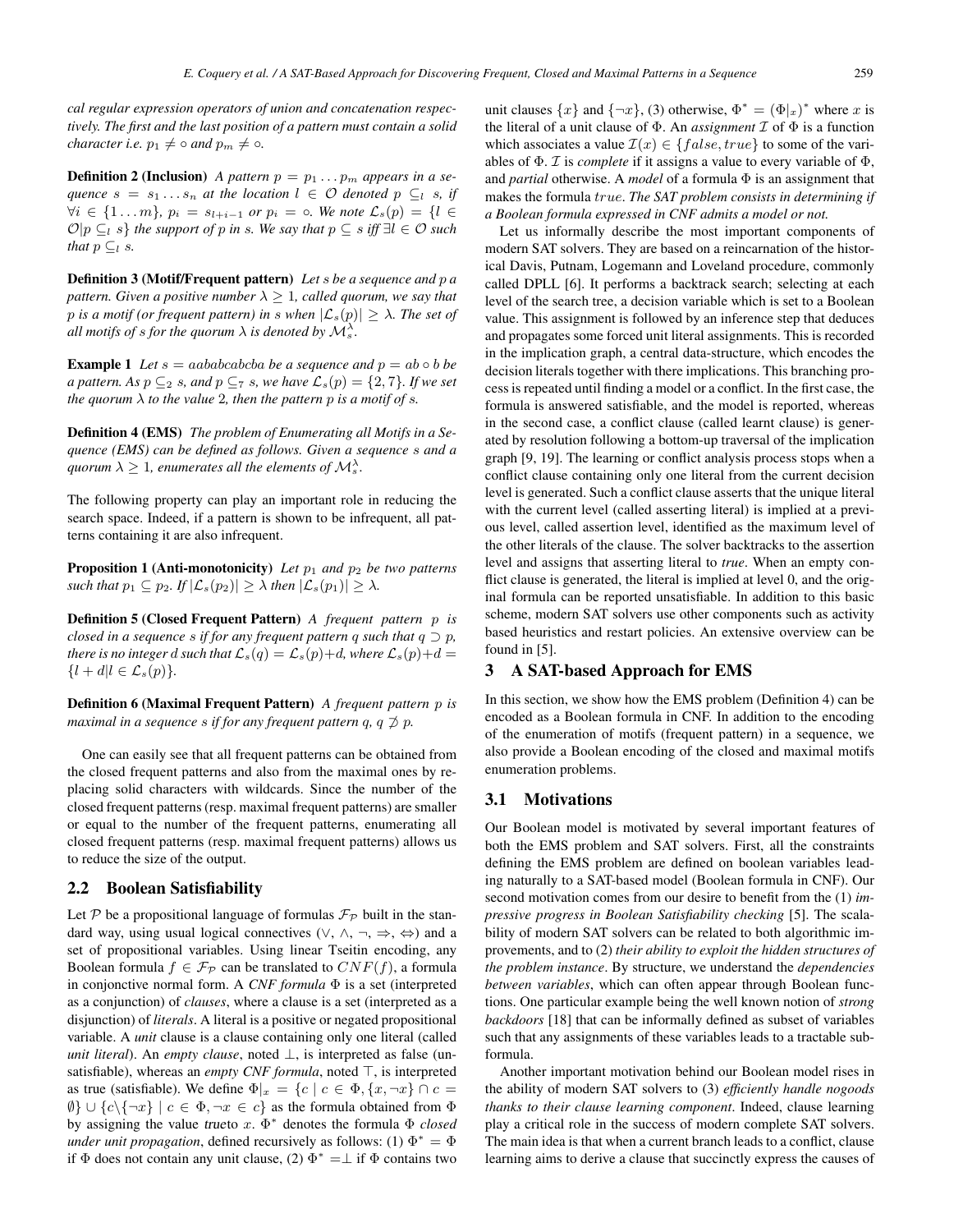conflict. Such learned clause is then used to prune the search space. Clause learning also known in the literature as Conflict Driven Clause Learning (CDCL) refers now to the most known and used First UIP learning scheme, first integrated in the SAT solver Grasp [9] and efficiently implemented in zChaff [10]. Most of the SAT solvers, usually called modern SAT solvers, integrate this strong learning scheme. Theoretically, by integrating clause learning to DPLL-like procedure [6], the obtained SAT solver corresponds to a proof system that is as powerful as general resolution [13].

## 3.2 Boolean Encoding

We recall that  $n$  and  $m$  represent the size of the sequence and the maximal size of motifs respectively. To enumerate all motifs of arbitrary length, we first need to set the length of the motif to the upper bound  $m = n - \lambda + 1$ . Secondly, we suppose that the sequence is completed on the right hand side with  $m - 1$  wildcards. Let us take again the example 1. The maximum length of the motifs is set to  $m = 9$ . Indeed, as  $\lambda = 3$  and the size of the sequence is  $n = 11$ , then the patterns of size greater than 9 are infrequent. The number of wildcards added at the end of the sequence is  $m - 1 = 8$ . This completion allows us to search for all motifs of different sizes. Indeed, the string a  $\circ \circ \circ \circ \circ \circ \circ \circ$  of size 9 representing the pattern  $a$ of size 1 (a pattern starts and ends with a solid character) appears 5 times in s when s is completed with 8 wildcards; 2 times otherwise.

We now describe our Boolean encoding of the EMS problem. Suppose that  $\Sigma = \{a_1 \dots a_{|\Sigma|}\}\.$  Let  $p = p_1 p_2 \dots p_m$  be a candidate pattern, where for all  $i \in \{1 \dots, m\}$ ,  $p_i \in \Sigma \cup \{\circ\}$ . An instantiation of the variables associated to a candidate pattern  $p$  to  $a_1 \ldots a_m$  represents a pattern  $a_1 \ldots a_l$  such that  $a_l \neq \circ$  and for all  $i \in \{l+1,\ldots,m\}, a_i = \circ$ , i.e. l is the last position of a solid character in  $a_1 \ldots a_m$ . For example, an instantiation of  $p_1 \ldots p_6$  to a $\circ$ b $\circ \circ \circ$  represents the pattern  $a \circ b$ .

For each  $p_i$   $(1 \le i \le m)$ , we associate  $|\Sigma| + 1$  boolean variables  ${p_i = a_1 \dots p_i = a_j \dots p_i = a_{\vert \Sigma \vert + 1}}$ , where  $p_i = a_j$ , for  $j \in \mathcal{I}$  $\{1,\ldots,|\Sigma|\}$ , expresses that  $p_i$  takes the value  $a_i$  and  $p_i = a_{|\Sigma|+1}$ expresses that  $p_i$  is a joker ( $\circ$ ). The number of introduced boolean variables, denoted by  $P$ , is  $m \times (|\Sigma|+1)$ . In the sequel, for simplicity reason, we note the literal  $\neg(p_i = a_j)$  as  $p_i \neq a_j$ .

#### 3.3 EMS as Boolean Formulae

Let us now introduce the Boolean formulation of the different constraints necessary for the encodings of the problems we consider.

**Domain Constraint** We first need to encode that each  $p_i$ , for  $i \in \{1, \ldots, m\}$ , must take only one value in  $\Sigma \cup \{ \circ \}$ . This domain constraint is reformulated by the following two boolean formulas that correspond to the *at least* and *at most* constraints respectively:

$$
\bigwedge^{m} \left[ \bigvee^{|\Sigma|+1} (p_i = a_j) \right] \tag{1}
$$

$$
\bigwedge_{i=1}^{m} \left[ \bigvee_{1 \leq j < k \leq |\Sigma|+1} (p_i \neq a_j \vee p_i \neq a_k) \right] \tag{2}
$$

As mentioned below, the first symbol of  $p$  must be a solid character. This is expressed by the following simple unary constraint (unit clause):

$$
p_1 \neq \circ \tag{3}
$$

Location Constraint We define the location constraint  $loc(k, p, s)$  in order to express that p is located in s at position  $k$ .

$$
(p_1 = s_k) \wedge [\bigwedge_{i=2}^{m} (p_i = \circ \vee p_i = s_{k+i-1})] \tag{4}
$$

 $i=2$ <br>The location constraint is a CNF formula. Let us note that, since s is completed with wildcards, for all  $i \in \{1, \ldots, m\}$  and for all  $k \in \{1, \ldots, n\}, s_{k+i-1}$  exists.

**Support Constraint** The support constraint  $supp(p, s)$  allows us to capture the locations of  $p$  in  $\overline{s}$ :

$$
\bigwedge_{k=1}^{n} (b_k \Leftrightarrow loc(k, p, s))
$$
\n(5)

where  $\mathcal{B} = \{b_1 \dots b_n\}$  is a set of new Boolean variables. In the previous formula,  $b_k = true$  if the pattern p is located at the position  $k$  in  $s$ ;  $false$  otherwise.

Frequency Constraint To search only for frequent patterns (motifs), we introduce the frequency constraint  $freq(p, s, \lambda)$  which express that p must occurs at least  $\lambda$  times in s.

$$
\sum_{k=1}^{n} b_k \ge \lambda \tag{6}
$$

The frequency constraint 6 is a boolean cardinality constraint (0/1) linear inequality). Several polynomial encodings of this kind of constraints into CNF formula have been proposed in the literature. The first linear encoding of general linear inequalities to CNF have been proposed by J. P. Warners [17]. Recently, efficient encoding of the cardinality constraint to CNF have been proposed and most of them try to improve the efficiency of constraint propagation (e.g; [3, 16]).

In this paper, we introduce a new polynomial inductive formulation of the cardinality constraint. We first define by simultaneous induction on  $i \in \{1, ..., n\}$  and  $l \in \{1, ..., \lambda\}$  the formula  $M(i, l)$  as follows:

$$
\begin{cases}\ni; & M(i,0) = \top \\
ii; & M(n-l+1,l) = (b_{n-l+1} \wedge \cdots \wedge b_n) \\
iii; & M(i,l) = (b_i \wedge \mathcal{X}_{i+1}^{l-1}) \vee \mathcal{X}_{i+1}^l\n\end{cases}
$$

where for all  $i \in \{1, \ldots, n\}$  and for all  $l \in \{\lambda - i + 1, \ldots, \lambda\}$  with  $i \leq n-l+1$  and  $l \geq 1$ ,  $\mathcal{X}_i^l$  is a new Boolean variable.  $M(i, l)$  allows<br>us to express that there are at least *l* variables in  $J_h$ ,  $|i \leq k \leq n$ us to express that there are at least l variables in  $\{b_k | i \leq k \leq n\}$ instantiated to true. Thus, the following formula in the case of our model expresses that p must occurs at least  $\lambda$  times in s:

$$
M(1,\lambda) \tag{7}
$$

Moreover, for all  $i \in \{1, \ldots, n\}$  and for all  $l \in \{\lambda - i + 1, \ldots, \lambda\}$ with  $i \leq n - l + 1$  and  $l \geq 1$ , we have to add the following Boolean formula:

$$
\mathcal{X}_i^l \leftrightarrow M(i,l) \tag{8}
$$

We denote by X the set of Boolean variables  $\mathcal{X}_i^l$  where  $i \in$  $\{1,\ldots,n\}$ , and  $l \in \{\lambda - i + 1,\ldots,\lambda\}$ , with  $i \leq n - l + 1$  and  $l \geq 1$ . It is clear that the following proposition is satisfied:

**Proposition 2** *The size of the set*  $X$  *is bounded by*  $n \times \lambda$ *.* 

Proposition 3 *The number of clauses of the inductive formulation of the cardinality constraint*  $\sum_{k=1}^{n} b_k \geq \lambda$  *is in*  $\mathcal{O}(n \times \lambda)$ *.* 

**Proof:** Since the number of basic cases of the form  $(ii)$  is bounded by  $\lambda$ , the number of their corresponding clauses is bounded by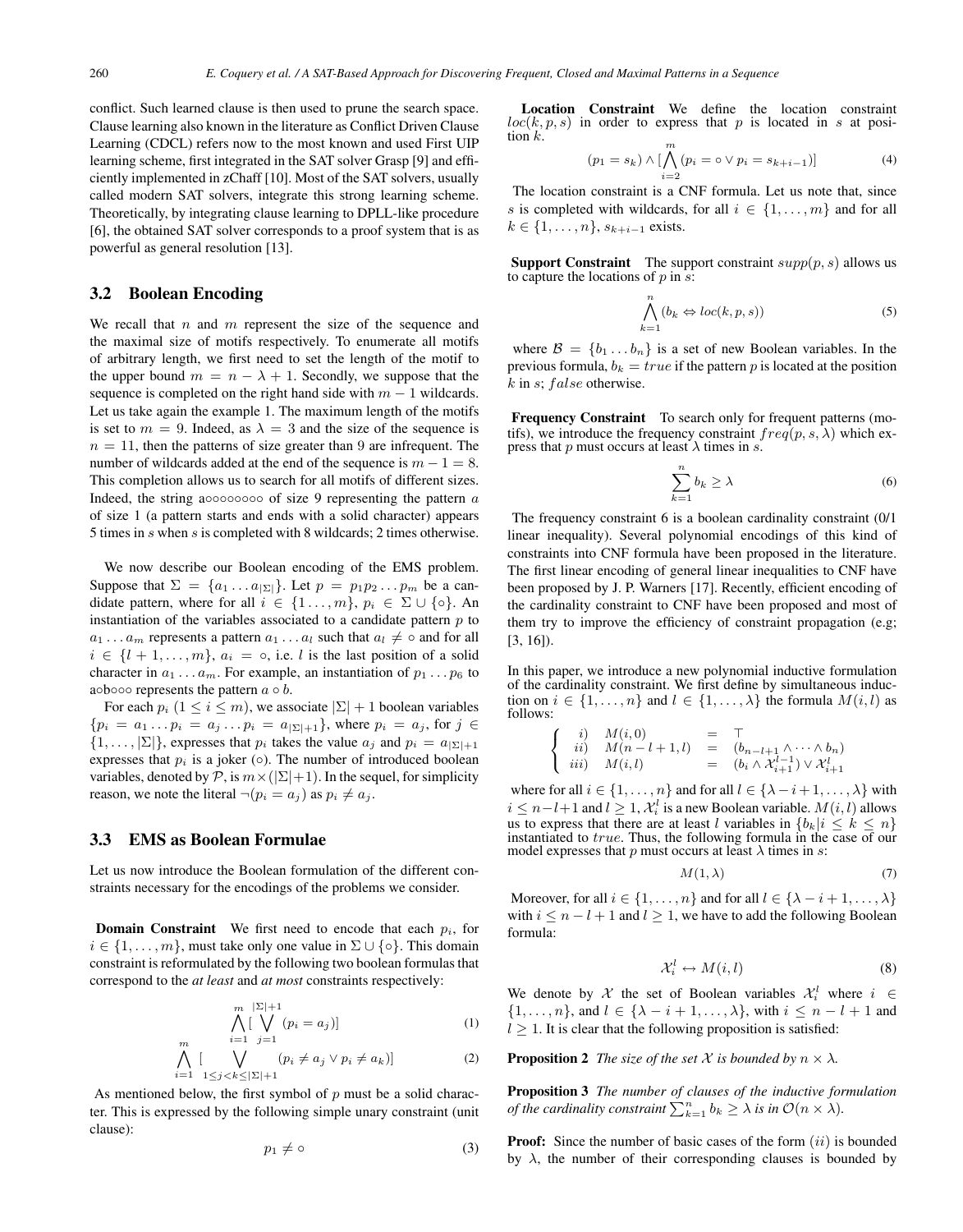$\lambda \times (\lambda + 1)$ . The number of Boolean formulas of the form  $(iii)$  is bounded by  $n \times \lambda$ . Since each occurrence corresponds to 6 clauses, the total number of their associated clauses is bounded by  $6 \times n \times \lambda$ (see also (8)). As  $\lambda \leq n$ , the whole number of clauses encoding the cardinality constraint is in  $\mathcal{O}(n \times \lambda)$ .

Theorem 1 *The problem of enumerating all motifs in a given sequence* s *is expressed by the constraints (1), (2), (3), (5), (7) and (8).*

**Proof:** A direct consequence of our encoding. □

If we take a closer look to the EMS SAT model, we can see that the set of boolean variables representing the candidate pattern  $p$  is clearly a strong backdoor set. Indeed, when such variables are assigned, the values of the other Boolean variables  $\mathcal{B} \cup \mathcal{X}$  are trivially deduced. The constraints (5), (7) and (8) express such dependencies (the value of the variable  $b_k$  depends on the value of  $loc(k, p, s)$ , and the value of  $\mathcal{X}_i^l$  depends on the values of the variables  $b_k$ ). Consequently, one can enumerate only on  $P$ . Hence, the complexity is exponentially bounded by the size of  $P$ . The Strong backdoor set is an interesting structural information that we will provide to the SAT solver.

Closedness Constraint Let us now introduce the closedness constraint:

$$
\bigwedge_{k=1} \left( \neg b_k \lor s_{k+i-1} = a \right) \to p_i = a \text{ for } 1 \le i \le m, \ a \in \Sigma \tag{9}
$$

$$
(\bigwedge_{i=m-j}^{m} p_i = \circ) \to \Phi_c(j, a) \quad \text{for} \quad 0 \le j \le m-2, \ a \in \Sigma \tag{10}
$$

where  $\Phi_c(j, a) = \neg (\bigwedge_{k=1}^n (b_k \to s_{k-j-1} = a)).$ 

Theorem 2 *The problem of enumerating all closed motifs in a given sequence* s *is expressed by the constraints (1), (2), (3), (5), (7), (8), (9) and (10).*

Proof: The key idea in the closedness constraint consists in replacing the maximum number of wildcards in a pattern with solid characters w.r.t its support and forbiding the pattern to be included at location  $j$ in another one with positions  $\mathcal{L}_s(p) - j$ .  $\Box$ 

Maximality Constraint We introduce here the maximality constraint. In a sense, it is similar to the closedness constraint:

$$
\sum_{k=1}^{n} b_k \wedge (s_{k+i-1} = a) \ge \lambda \to p_i = a \quad \text{for} \quad 1 \le i \le m, \ a \in \Sigma \tag{11}
$$

$$
(\bigwedge_{i=m}^{m-j} p_i = \circ) \to \Phi_{max}(j, a) \quad \text{for} \quad 0 \le j \le m-2, a \in \Sigma \qquad (12)
$$

where  $\Phi_{max}(j, a) = \sum_{k=1}^{n} b_k \wedge (s_{k-j-1} = a) \leq \lambda - 1$ . The expressions of the form  $\sum_{k=1}^{n} x_k \triangleleft \lambda$ , with  $\triangleleft \in \{\leq, \geq\}$ , are encoded inductively as the frequency constraint inductively as the frequency constraint.

Theorem 3 *The problem of enumerating all maximal motifs in a given sequence* s *is expressed by the constraints (1), (2), (3), (5), (7), (8), (11) and (12).*

Proof: In the maximality constraint, the idea consists in replacing the maximum number of wildcards in a pattern with solid characters w.r.t  $\lambda$ . The constraint (12) expresses that no frequent pattern includes p at location j.  $\Box$ 

## 3.4 Anti-monotonicity: a nogood-based approach

To exploit the anti-monotonicity property, one need to prove that a given pattern  $p$  is infrequent. Consequently, each time a pattern is proven infrequent, we dynamically add new constraints called nogoods to the constraints database.

We assume that  $I$  is a Boolean interpretation such that he frequency constraint is violated and  $p' = \{p'_1, \ldots, p'_k\}$  corresponds<br>to the infraeuent nattern extracted from  $\mathcal{I}$  using the set of veriables to the infrequent pattern extracted from  $\mathcal I$  using the set of variables P. Let  $i_1, \ldots, i_l$  be the ordered sequence of positions in p' such that  $\bigcup_{i=1}^l i_i \leq i_l$  of  $\bigcup_{i=1}^l i_l$ . The following poses of a such delphasized by  $\forall 1 \leq j \leq l, p'_{ij} \neq \infty$ . The following nogoods are added dynamically to the constraints determined in order to evold future netterns a such to the constraints database in order to avoid future patterns  $p$  such that  $p' \subseteq p$ .

$$
antiMon(p', p) = \bigwedge_{x=1}^{m-i_1+1} \bigvee_{y=1}^{l} (p'_{i_y} \neq p_{i_y+x-1})
$$
(13)

These nogoods state for each position x in p s.t.  $p' \nsubseteq x$  p, at least one of the solid characters in  $p'$  is not matched in p at the expected position  $i_y + x - 1$ .

It is important to note that the exploitation of the anti-monotonicity property in our approach requires the use of the strong backdoor set (pattern variables). By branching on these pattern variables, the extraction of the infrequent pattern can be done in a simple way as the pattern variables are first assigned in the current branch. In our encoding using inductive formulation for the cardinality constraint, all the conflicts are always encountered because of the frequency constraint. However, this is not always the case in other encodings of the cardinality constraint [17, 3, 16]. In the case of such encodings, one has to use an additional procedure to determine if a conflict is encountered because of the frequency constraint. For instance, a such procedure can consist in analyzing and checking if all the conflict set of decisions (or literals involved in the conflict) are in the strong backdoor set P.

## 4 Implementation and preliminary experiments

## 4.1 Implementation details

In this section we describe our SAT based solver for EMS (Algorithm 1). It is based on a model of CDCL SAT algorithm proposed in [13]. Algorithm 1 (SatEms+AM) includes all the basic components of modern SAT solvers and integrates the anti-monotonicity property  $(AM)$  with strong backdoors (P). It takes as input a CNF formula  $\Phi$ and a set  $P$  of pattern variables and returns the set  $M$  of motifs. The algorithm is based on variable assignments called *decisions* (D) followed by unit propagation. SatEms+AM starts with the following four empty sets (lines 1-4): decision literals  $(D)$ , motifs  $(M)$ , learnt clauses database  $(\Delta)$  and the anti-monotone nogoods database (Γ). Then, it iterates until finding all the motifs. In each iteration, the conjunction of  $\Phi$ ,  $\mathcal{D}$ ,  $\Delta$ , and  $\Gamma$  are checked for inconsistency using unit propagation (line 7). If unit propagation finds an inconsistency  $(S^*=\perp, \text{ line 7})$ , the algorithm does one of the two things:

(1) The decision sequence  $D$  is empty, the algorithm terminates by returning the set of all motifs  $M$  (line 8).

(2) The decision sequence  $\mathcal D$  is not empty, a clause  $\alpha$  is generated by classical conflict analysis (line 9) and added to the learnt clauses database  $\Delta$  (line 10). As a conflict occurs, an infrequent pattern p is then generated (line 11) and the set of associated anti-monotone nogoods  $\Theta$  are built (line 12). From the nogood representing the infrequent pattern  $p$  we apply the classical conflict analysis and generate an additional learnt clause  $\beta$  (line 13). This last learnt clause together with the set of nogoods  $\Theta$  are added to the anti-monotone nogoods database Γ (line 14). Then a level n is computed based on  $\alpha$  and  $\beta$  by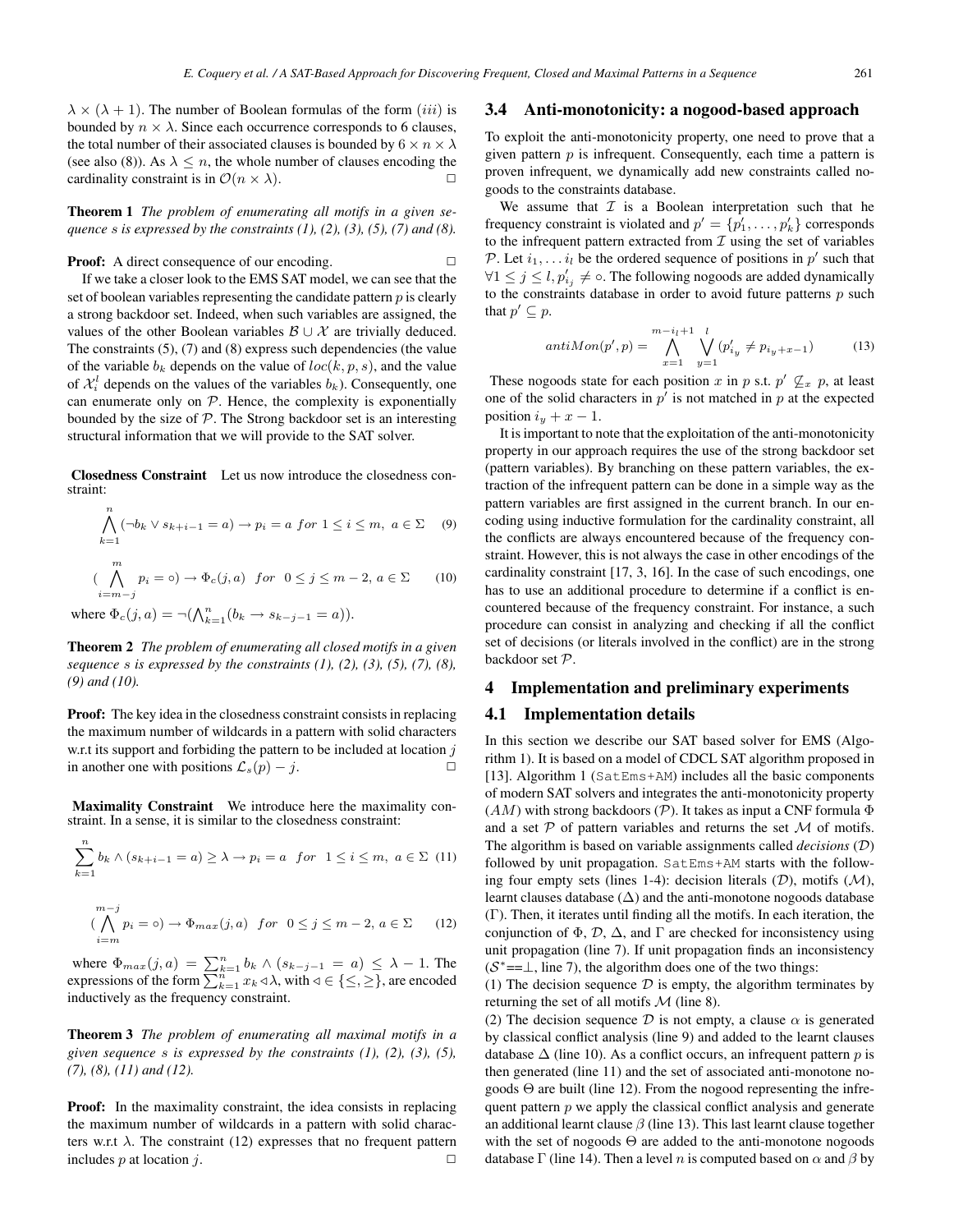| <b>Algorithm 1:</b> SatEms+AM |                                                                                                                                      |  |
|-------------------------------|--------------------------------------------------------------------------------------------------------------------------------------|--|
|                               | <b>Input</b> : a CNF formula $\Phi$ , and a set $\mathcal P$ of pattern variables                                                    |  |
|                               | <b>Output:</b> a set of all motifs $M$                                                                                               |  |
|                               | $1 \mathcal{D} \leftarrow \emptyset$<br>/* Decision literals */                                                                      |  |
|                               | $2 \mathcal{M} \leftarrow \emptyset$<br>$/*$ Set of all motifs $*/$                                                                  |  |
|                               | $3 \Delta \leftarrow \emptyset$ ;<br>$/*$ Learnt clauses $*/$                                                                        |  |
|                               | $4 \Gamma \leftarrow \emptyset$ ;<br>/* Anti monotone nogoods */                                                                     |  |
|                               | 5 while (true) do                                                                                                                    |  |
| 6                             | $\mathcal{S} \leftarrow (\Phi \wedge \mathcal{D} \wedge \Delta \wedge \Gamma);$                                                      |  |
| 7                             | if $(S^* = \perp)$ then                                                                                                              |  |
| 8                             | if $(D = \emptyset)$ then return $\mathcal{M}$ ;                                                                                     |  |
| 9                             | $\alpha \leftarrow analyzeConflict(\mathcal{S}, \mathcal{D});$                                                                       |  |
| 10                            | $\Delta \leftarrow \Delta \cup \{\alpha\};$                                                                                          |  |
| 11                            | $p \leftarrow extractPattern(\mathcal{D}, \mathcal{P});$                                                                             |  |
| 12                            | $\Theta \leftarrow antiMonotone(p);$                                                                                                 |  |
| 13                            | $\beta \leftarrow analyzeConflict(p, S, D);$                                                                                         |  |
| 14                            | $\Gamma \leftarrow \Gamma \cup \Theta \cup \{\beta\};$                                                                               |  |
| 15                            | $n \leftarrow min\{level(\alpha), level(\beta)\};$                                                                                   |  |
| 16                            | $/* n$ first decisions */<br>$\mathcal{D} \leftarrow \mathcal{D}_n$                                                                  |  |
| 17                            | else                                                                                                                                 |  |
| 18                            | <b>if</b> $((l \leftarrow \text{decide}(\mathcal{P}))$ = null) <b>then</b> $p \leftarrow extractPattern(\mathcal{D}, \mathcal{P})$ ; |  |
| 19                            | $\mathcal{M} \leftarrow \mathcal{M} \cup \{p\};$                                                                                     |  |
| 20                            | $\sigma \leftarrow extractNogood(p);$                                                                                                |  |
| 21                            | $\Phi \leftarrow \Phi \cup \{\sigma\};$                                                                                              |  |
| 22                            | $\mathcal{D} \leftarrow \emptyset$ ;                                                                                                 |  |
| 23                            | else                                                                                                                                 |  |
| 24                            | $\mathcal{D} \leftarrow \mathcal{D} \cup \{l\};$                                                                                     |  |

taking the minimum of their assertion levels (line 15). The algorithm then erases all decisions made after level  $n$  (line 16), and moves on to the next iteration.

If unit propagation detects no inconsistency, the solver makes a decision by selecting a literal  $l$  from the backdoor set (line 18), and adds it to the decision sequence (line 24). If no such literal is found, a motif  $p$  is then extracted from the set of decisions and added to the set of motifs  $M$  (line 19). To avoid enumerating the same models several times, in line 20, a nogood  $\sigma$  is generated from the found motif and added to the original formula  $\Phi$  (line 21). Search restarts by setting the set of decision to an empty set (line 22).

Some of the basic SAT functions of Algorithm 1 such us  $analyzeConflict()$  and  $level()$  are informally described in Section 2.2. We will now provide some missing details of the other specific functions :

- $extractPattern(\mathcal{D}, \mathcal{P})$ : given a set of decisions  $\mathcal D$  and a set of pattern variables  $P$ , a pattern p is extracted from  $D$ .
- $antiMonotone(p)$ : generates a set of anti-monotone nogoods (Equation 13).
- $extractNogood(p)$ : let  $p = d \circ c$  be a motif of s, the extracted nogood is  $(p_1 \neq d \lor p_2 \neq \circ \lor p_3 \neq c)$ .

# 4.2 Experiments

In this section, an experimental evaluation of our approach on some real world data are given. We consider sequences from two application domains:

*Bioinformatics*: proteinic data encoded as a sequence of amino-acid of arbitrary length<sup>3</sup>.

*Computer security*: user data drawn from the command histories of UNIX computer users<sup>4</sup> [8].

These experiments aim (1) to show the feasibility of our approach, and (2) to analyze the power and weakness of our implementation. We compare two versions of Algorithm 1 based on MiniSAT 2.2<sup>5</sup>:

1. SatEms+AM: a full version of the Algorithm 1. It integrates the anti-monotonicity property together with strong backdoors set  $P$ . 2. SatEms: a basic version of Algorithm 1 without the antimonotonicity property. SatEms can be obtained from Algorithm 1 by deleting the lines 11-14, and substituting line 15 with  $n \leftarrow$  $level(\alpha).$ 

Both SatEms+AM and SatEms enumerate the set of frequent patterns (motifs), respectively with and without using the antimonotonicity property.

We conducted two kind of experiments. In the first one, we illustrate the evolution of computation time while varying the length of the input sequence. The different sequences are build from the *User data* by taking the first  $k$  characters, where  $k$  is varied from 200 to 6000 by a step of 200. As in [1], to get approximately the same number of motifs, for each sequence  $i$  (dot in the figure), we use a quorum proportional to its length  $(\lambda_i = \frac{length_i}{50})$ . The results obtained on the problem of enumerating frequent patterns in a sequence by SatEms and SatEms+AM using two different encodings of the cardinality constraints (BDD [4] encoding using BoolVar/PB open source java library <sup>6</sup> and our inductive formulation (IND) presented in Section 3.3) are depicted in Figure 1. The results clearly show that applying the anti-monotone property with additional domain knowledge leads to dramatic improvements. In the second experiment, we con-





sider proteinic data of fixed length and we measure the evolution of computation time with respect to the quorum. The quorum evolves linearly ( $\lambda_0 = 10$  and  $\lambda_i = \lambda_{i-1} + 10$ ). To analyze the behavior of our approach with respect to the number of motifs, we show in Figure 2 and Figure 3 the evolution of the ratio between CPU time and the number of motifs while varying the quorum. The considered sequence is of length 1200 characters. In Figure 2, we show the results obtained by SatEms and SatEms+AM using again two different encodings of the cardinality constraints (BDD encoding [4] and our inductive encoding presented in Section 3.3). Clearly, the antimonotonicity property improves significantly the performances of SatEms when the frequency constraint is encoded using our inductive formulation. However, no real improvement is observed when we use BDD encoding with anti-monotonicity property. For both encodings, the ratio time/#motifs do not evolves significantly. The performances seem to be less sensitive with respect to the number of motifs, except in the hard region around  $\lambda = 90$ . Overall, the BDD encoding of the frequency constraint is better than the inductive formulation.

In the Figure 3, we show the performance of SatEms obtained on the generation of closed (*closed motifs*) and maximal (*maximal*

<sup>3</sup> http://www.biomedcentral.com/1471-2105/11/175/additional/

<sup>4</sup> http://kdd.ics.uci.edu/databases/UNIX user data/

<sup>5</sup> MiniSAT: http://minisat.se/

<sup>6</sup> BoolVAR/PB : http://boolvar.sourceforge.net/